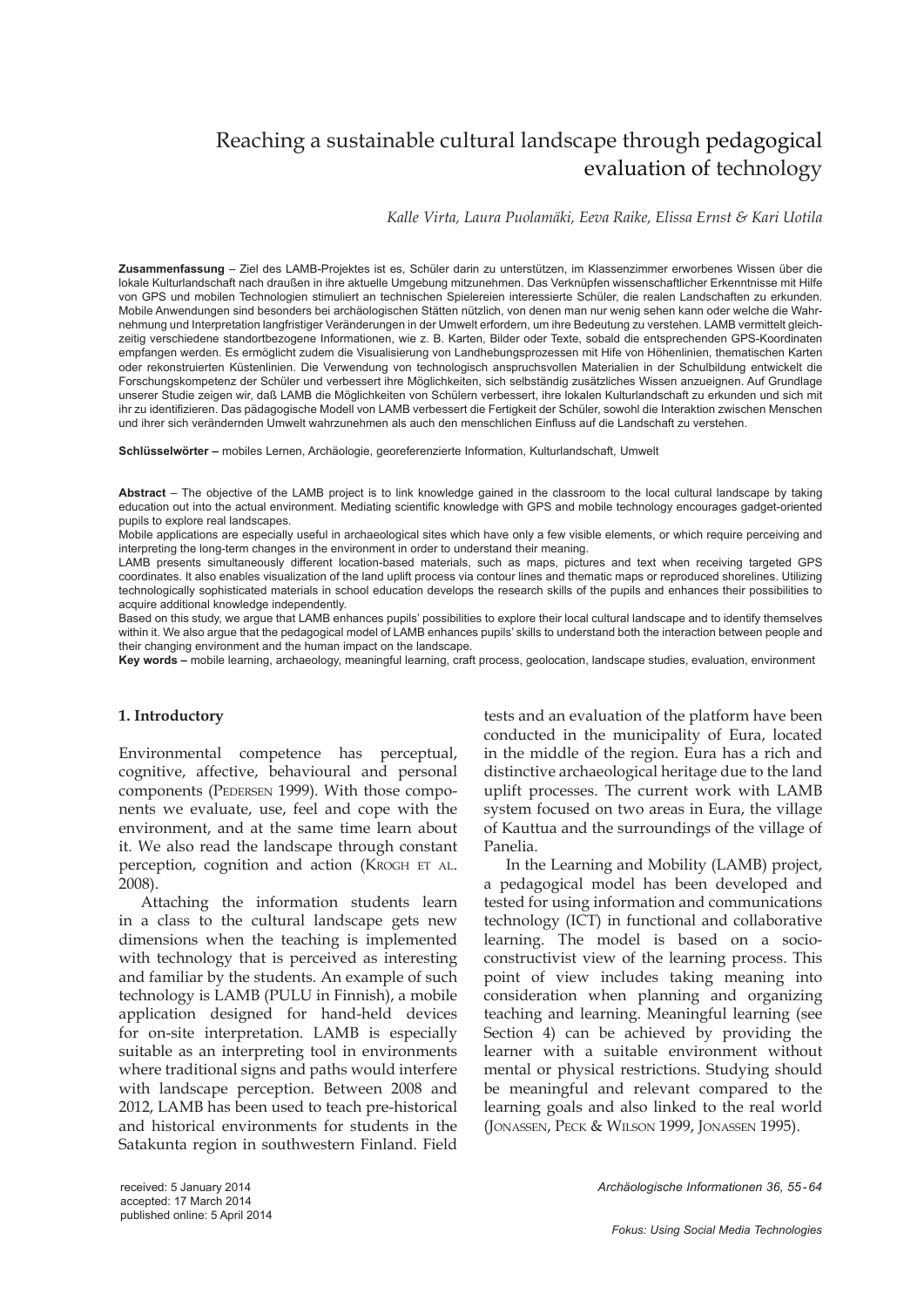This paper first briefly presents the technical part of the LAMB project and after that focuses mainly different aspects of the pedagogical evaluation and research process of the project and the use of LAMB as a learning environment in different testing groups.

The history of the program and its use in the archaeological sector has been presented and published earlier, e.g. in CAA 2009-2010 and other IH-conferences (e. g., ERNST, UOTILA, PAALASSALO & HUVILA 2013, HUVILA, UOTILA, PAALASSALO, HUURRE & VERÄJÄNKORVA 2008, UOTILA, HUVILA, PAALASSALO, HELENIUS, LINDHOLM, LÄÄPERI, PUOLAMÄKI & WAHLQIST 2010, UOTILA, HUVILA & PAALASSALO 2011). It has been shown that the LAMB learning environment can diversify and invigorate learning in many different ways. It enables taking education out of the classroom environment and into the real world, and gives pupils a more active role in the learning process. At the same time, benefits can be gained from teamwork and different kinds of learning.

#### **2. The LAMB project to year 2012**

The aim of the LAMB project is to develop a mobile digital guiding and learning platform. The premise of the project has been to provide students, tourists and professionals an opportunity to visit cultural and natural heritage sites by using a portable device as a travel guide and learning tool. The work started in 2001 and the first prototypes were tested in 2002-2003 using HP/Compaq tablet PCs (VATANEN, UOTILA & LEHTONEN 2010). The latest version was updated in spring 2012. The development of the current evolution version of the LAMB system has continued in cooperation with experts from the company Muuritutkimus, Turku University of Applied Sciences, Åbo Akademi University/Uppsala University, University of Turku, and the Municipality of Eura. The project has received financial support from The Finnish National Board of Education (e. g UOTILA, HUVILA & PAALASSALO 2011).

The premise of the LAMB project is to take cultural heritage learning from classrooms out to the authentic heritage sites and to provide pupils and other users with enough general information and context for independent exploration of the sites. In the LAMB project, the mobile device is a tool that provides pupils with background information on the site they explore and guides exploration and discussions in the group to topics of pedagogical significance.

The system also has functionality for the creation and management of tasks and questions. The questions may be directly related to a particular environment and are intended to guide students to explore some specific aspects of that site. Depending on the chosen type of question, answers can be submitted in short written text, selecting an alternative from a list of possible choices (multiple-choice question), or by physically moving to a new location. It is also possible to use the system for other types of tasks, such as asking pupils to collect something found in the environment, planning a short presentation, or documenting something on site by taking a photograph or by recording audio.

The LAMB system is a pedagogical tool for the students, but it is also an assessment tool for teachers. The device collects data when students physically move around their outdoor environment. The movement of the students can be used to assess their interest in the different aspects of the landscape and route, and to detect possible challenges and problems with the routes. All of these observations can be used as starting points for the discussions with the students after the session. Data gathering can also be used for directly assessing the exercises. All answers to the questions presented during the walk are stored and are easy to collect from the client devices by using a USB memory stick.

The current versions of the client system have been built using Java Standard Edition. The platform was chosen because it is well established and available on most platforms including smart phones. Due to the portability requirements, the platform uses a minimal device-specific interface for accessing GPS data. At the moment, the system is running on mini-tablet PC and mini-laptop devices. The platforms provide usable screen size, workable interaction and performance for an affordable price. After the initial trials of letting the teachers edit the XML files, a Windows LAMB editor application was designed for planning of the routes.

The application consists of two parts: an editing program used for creating customized maps, routes, and interactive presentations for a cultural location, and a client program for end users that uses GPS input to present information created by the editor. The editor allows a pedagogue to create an interactive map by applying GPS data over a digital image. Images used to create a map could be artistic or historical maps of a particular location, modern geographically accurate maps, or digital photos of a map from a signpost or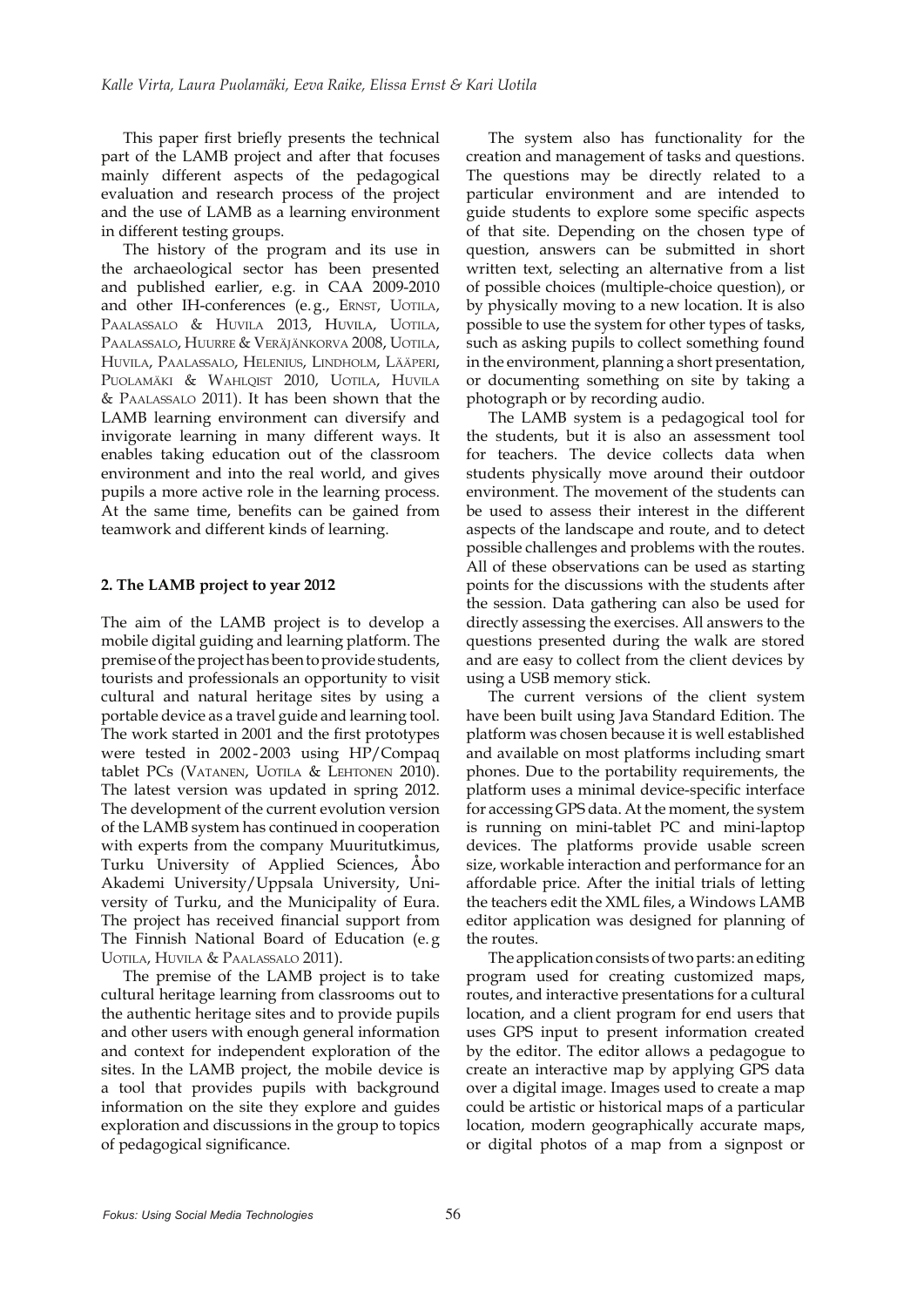tourism pamphlet. Once the map is calibrated by linking locations on the created map with their actual GPS coordinates, real-time navigation of the map is possible. In addition to creating the map itself, the pedagogue can describe a route via a chain of sight points, for which multimedia presentations can be created with the editing software. Presentation of each sight point occurs automatically as the GPS receiver on the client computer moves toward the coordinates of that point. Current location on the created map is also displayed on the client software, and the route traveled by the user can be saved and displayed for future use or later analysis.

#### **3. The environmental learning context of LAMB**

The interaction between humans and the changing environment of archaeological sites can be read from the landscape by developing environmental competence. Environmental competence has perceptual, cognitive, affective, behavioural and personal components (PEDERSEN 1999).

Mayer and Frantz (2004, 504) defined connectedness to nature as one´s affective, experiential sense of oneness with the natural world in their research for measuring a connectedness to nature scale. Based on this definition, one´s environmental competence can be enhanced by exploring authentic natural and cultural landscapes with environmental education methods, which are designed to awake sensitivity towards, raise awareness of, and encourage action affecting the environment.

These three components can also be found in Joy A. Palmer´s (1998) widely acknowledged model for environmental education. Palmer emphasizes the development of the sense of ownership towards environmental issues in people´s communities. Due to their landscape literacy skills, people can interpret the cultural landscape and the changes in it, and evaluate the consequences of their actions.

Connectedness to nature can be compared to connectedness to the cultural landscape, in which the archaeological sites are included. In the field of environmental education research and in environmental psychology, the connectedness to nature has been studied recently (see PERRIN & BENASSI 2009; ERNST & THEIMER 2011; GOSLING & WILLIAMS 2010).

Beery (2012) argues that by enabling people to spend time in natural settings, or to spend *friluftsliv*, in the Nordic context, modern society is able to maintain their environmental connectedness, or connectedness to nature, even in urban environments, and to promote sustainable development. He also argues that an environmentally literate citizen can demonstrate the knowledge, skills, attitudes, motivation, and commitment to work individually and collectively toward sustaining a healthy natural and social environment. This conclusion can be applied into cultural landscapes, and it supports Palmer´s theory as well.

Liefländer et al. (2012) studied connectedness with nature, and found that there are various research findings which indicate that spending time in a natural environment increases empathy towards the environment and inclusion with nature. Childhood experiences in nature are also found to be positively associated with commitment to pro-environmental behaviour and attitudes in later life.

In archaeological sites, the objective for introducing new technologies into the school curriculum is to create a bond between the pupils and the cultural landscape. Clayton (2003) emphasizes the importance of the cultural component of one's environmental identity and frames an environmental identity as a part of social identity. The key objective for environmental education in cultural landscapes is to facilitate people of all ages to engage with their cultural landscape, to create a sense ownership towards it, and to provide skills to act for sustaining it for future generations.

LAMB is designed to afford learning opportunities in actual cultural landscapes in order to promote these key objectives mentioned above, although it has been used so far primarily in comprehensive school.

# **4. Meaningful learning and pedagogical evaluation**

Meaningful learning means that the learner is provided with a suitable environment without mental or physical restrictions. Studying should be meaningful and relevant compared to the learning goals and also linked to the real world. It would be important to support children's activity in learning in groups for the socio-constructivist view of learning to be fulfilled. This could be achieved by giving up individual school subjects and focusing on wider topics that combine several subjects. The LAMB learning environment and methods are a model for inter-subject integration.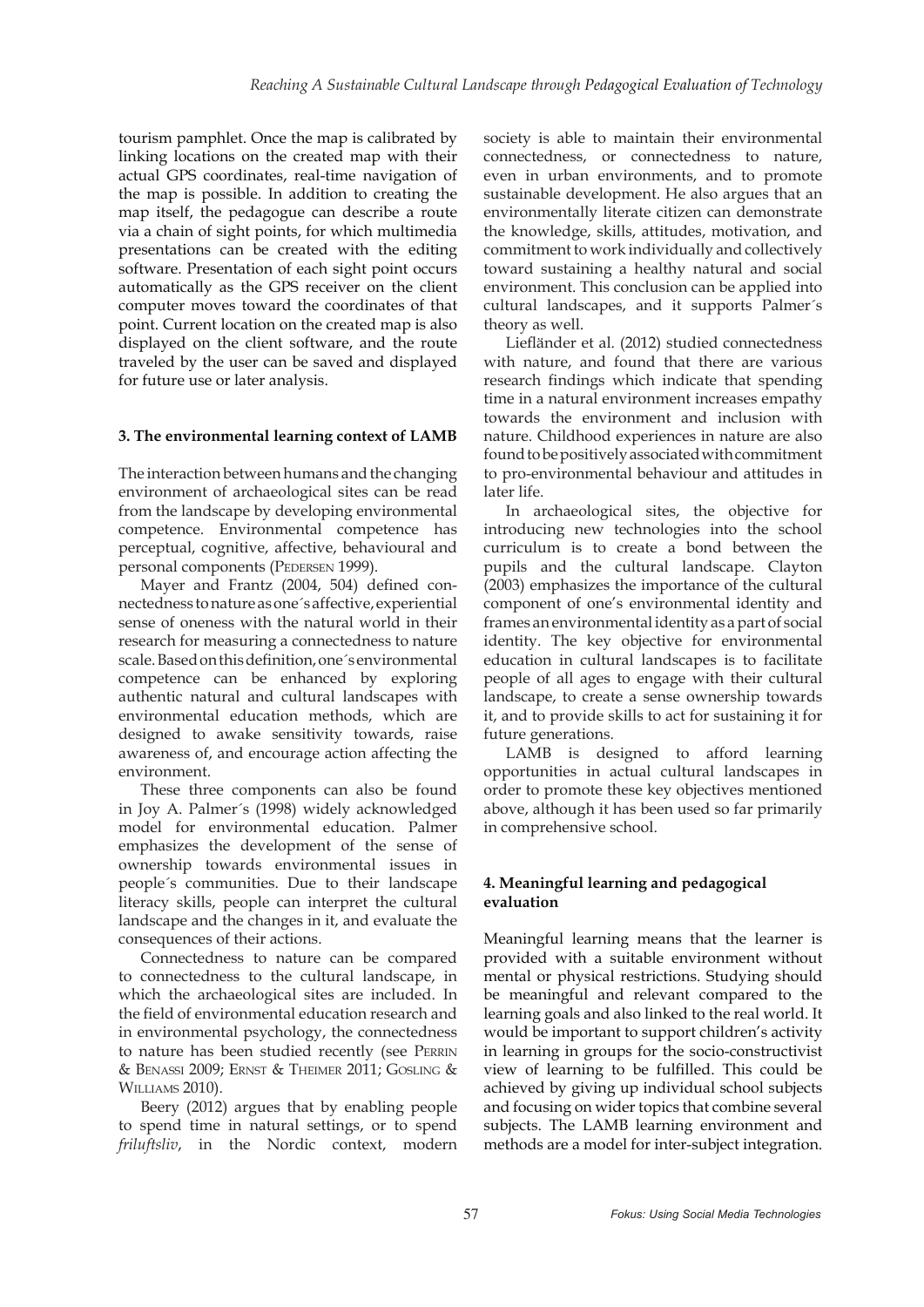Combining religious education and history or geography and biology could serve as examples.

Meaningful learning with technology is based originally on six independent key areas (JONASSEN 1995; JONASSEN, PECK & WILSON 1999). Ruokamo and Pohjolainen (1999) reshaped the criteria and added transfer as a seventh. Thus, the key areas according to Jonassen (1995) and Ruokamo and Pohjolainen(1999) are: 1. activity, 2. constructivity, 3. intentionality, 4. contextuality, 5. collaboration, 6. reflectivity and 7. transfer.

Activity in learning includes interacting with the (learning) environment, observing and interpreting the outcomes of interaction and making predictions. Activity within a community helps an individual gain knowledge, skills and understanding that they can later share with the community and create and practice something new again (JONASSEN, PECK & WILSON 1999). The learner controls and monitors their actions and their effects in every learning situation. Such learning requires meaning as it includes controlling the task at hand and the environment, as well as observing the outcomes of interaction. The learners construct new information themselves and leave teachers in the role of tutors rather than distributors of information (JONASSEN, PECK & WILSON 1999).

Constructivist learning theory contains many different theoretical approaches to learning (see DUFFY & CUNNIGHAM 1996). According to Jonassen (1995) and Jonassen, Peck & Wilson (1999), constructive learners integrate new experiences with prior knowledge or they establish goals for what they need to learn in order to make sense out of what they observe. For constructive learning, the learning environment should support the use of cognitive tools and favour constructible content within the learning process. The cognitive value of learning environments based on ICT is that they lighten the processing load and help the learner carry out tasks that would otherwise have been impossible to achieve.

Collaboration requires supportive dialogue between individuals. Mutual tasks and methods should be discussed between individual learners. Humans naturally act in learning communities, learning from each other's skills and knowledge. In the real world, humans naturally seek out others to help them solve problems and perform tasks. Given a problem or assignment, people seek out opinions and ideas from others. When learners become part of knowledge-building communities they learn that there are different ways of viewing the world and different solutions to most of life's problems (JONASSEN,

PECK & WILSON 1999). Dillenbourg (1999) sees that collaborative learning occurs only if learners carry out collaborative activities that launch usage of learning mechanisms. In collaboration, learners have the opportunity to be committed to activities (i. e. explaining, arguing) that can start specific learning mechanisms (i. e. articulating, sharing cognitive load).

Reflectivity can be briefly described as the considerations and analysis that follow experiences. It also includes linking new information with what has been previously learned by accommodation or assimilation. Von Wright (1992) sees that reflection contains four components: 1) a person does and experiences things, 2) the person reflects upon his/her experiences, 3) the person conceptualizes the new insights and uses them to shape a more adequate conception of the subject matter in question and 4) finally, the person tries out the revised theory and looks for new feedback (see also KOLB 1984). Reflectivity can be increased with teamwork which combines a wide range of learned information. Through LAMB learning (as well as any learning), goals can remain undiscovered unless pointed out, for example, by a teacher. Schools are bound by curricula leaving little room for personal goals.

Human behaviour is goal driven (SCHANK 1994; JONASSEN, PECK & WILSON 1999). When learners try actively to achieve a cognitive goal, they think and learn more because they are fulfilling intention. Articulating intention is salient for meaningful learning. When learners articulate what they have learned and reflect on the processes and decisions that were entailed by the process, they understand more and are better able to use their constructed knowledge in new situations (JONASSEN, PECK & WILSON 1999). Ruokamo & Pohjolainen (1999) divide intentionality into two views; cognitive and behavioural. In this view, intention primarily describes an individual's own actions in relation to the goals and aims. Environmental and other control factors are secondary. When learning and learning tasks are connected to known and meaningful context, motivation is easier to gain and maintain.

In learning new knowledge or constructing new schemata, the ideas to be taught should be in their natural context. This means that knowledge should not be divorced from reality and simplified too much. The learning situation is related to context and external influences. The context of learning should be natural and the materials versatile (JONASSEN, PECK & WILSON 1999).

Research has revealed that meaningful real-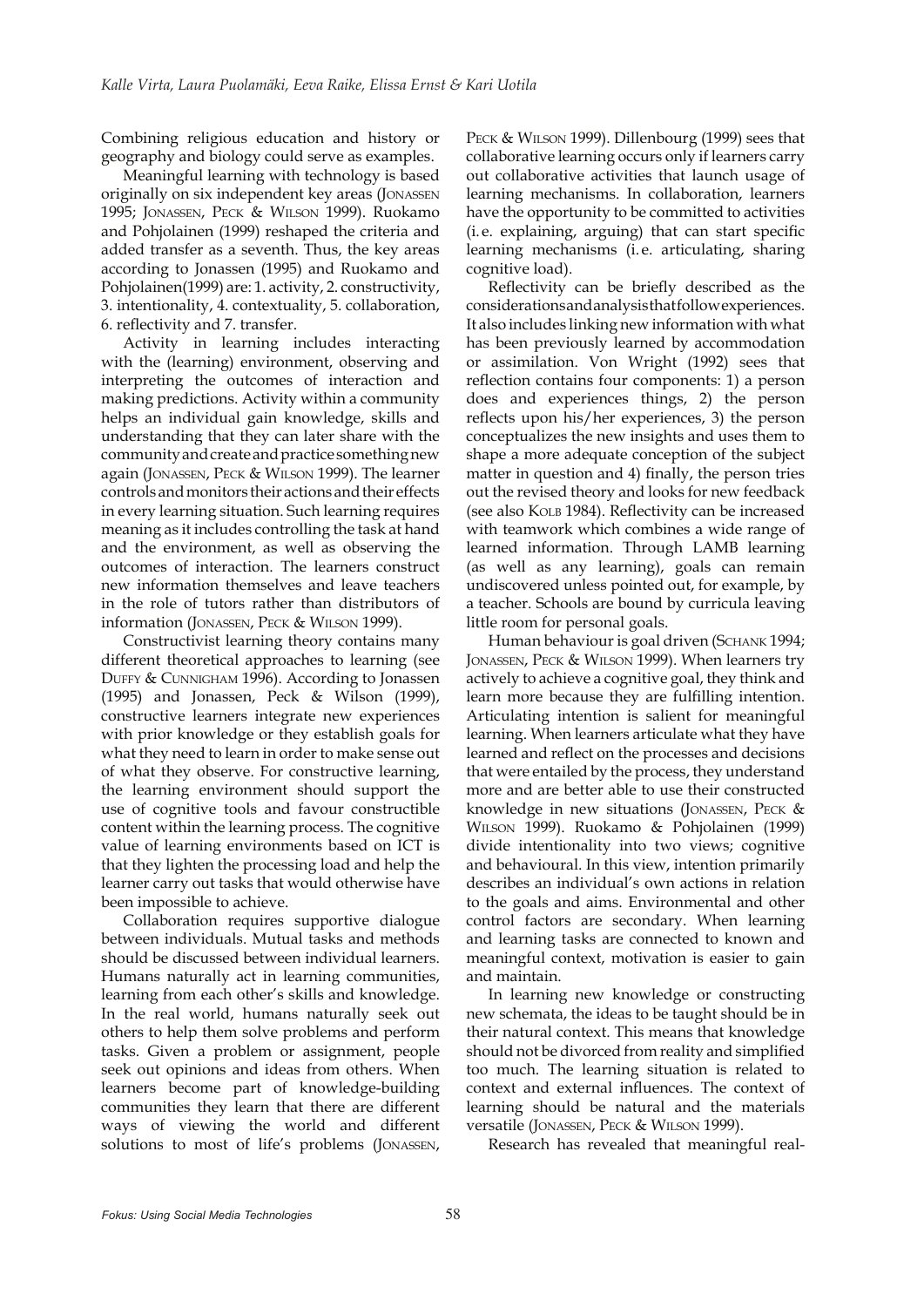world tasks or simulations in a case-based or problem-based learning environment are better understood and more consistently transferred to new situations (JONASSEN, PECK & WILSON 1999). Transfer means that students can use or apply prior knowledge or skills in different contexts. These key areas were used as the base of the expert analysis and the teacher interviews.

# **5. Producing learning material**

For the evaluation research, the craft process model was used as the frame of reference for self evaluation of producing learning material. Kojonkoski-Rännäli (1999) compared craft process models. All these models described the craft process as a production process in which ideas, planning and work result in a product using authentic materials and craft tools. Characteristics of crafts include: 1. manufacture by hand, 2. natural materials, 3. craft techniques and 4. a holistic process even though it may consist of different phases and procedures.

The craft process consists of four phases: 1. creative innovating, 2. planning, 3. manufacture and 4. evaluation. Creative innovating includes taking into consideration any needs and demands for the product. Personal experiences guide the innovating process. Planning consists of gathering information, solving production problems, assessing, and finally making decisions. The planning phase involves creativity, aesthetics, technical skills and product knowledge. The plan is put into practice and possibly altered during manufacture. Evaluation includes assessing the production process and the finished product. (VIRTA 2006).

Evaluation of designing and producing learning material includes guided self-evaluation. This was carried out as pairs of students comparing their processes to specified frames of reference that included different phases of the craft process: innovating, planning, manufacturing and evaluation. The manufacturing phase was a special focus of interest as it represented what kind of a process making LAMB learning material was. Using the LAMB learning environment in teaching was also evaluated. Every stage of the LAMB project was documented in a learning diary using text and pictures.

The task presented to student teachers included producing one of five different LAMB materials: material for motivating and orientating fifth and sixth graders (ages 11-12) or seventh (13) to ninth (15) graders, material for educating fifth and sixth graders or seventh to ninth graders in cultural heritage, and material for tourist use. Each LAMB material produced should contain five different learning exercises or tasks.

## **6. Pedagogical research questions, methods and data**

The pedagogical goal was to evaluate how ICT applications of the LAMB learning environment are used in functional and collaborative learning. The first stage of evaluation process in 2009 was carried out in co-operation with the developers of the LAMB learning environment and analyzed the meaningful learning aspect. The research question was: does the LAMB learning environment correspond with the key aspects of meaningful learning, giving it pedagogical value?

The second stage of evaluation was carried out in autumn 2010. Teachers (one secondary school history teacher and two primary school teachers) who had used the LAMB learning environment in class were interviewed to give a teacher's perspective on meaningful learning in the LAMB environment. The research questions were: 1. does the LAMB learning environment support teachers and 2. does the LAMB learning environment support meaningful learning? The second research question was divided into subquestions according to the seven key areas of meaningful learning: does the LAMB learning environment support: 1. activity, 2. constructivism, 3. intentionality, 4. contextuality, 5. collaboration, 6. reflectivity or 7. transfer.

The third stage contained a study module for student teachers of crafts. During the module, the student teachers familiarized themselves with the LAMB learning environment and designed learning materials related to Old Rauma that was inscribed onto the UNESCO World Heritage list in 1991 for being an outstanding example of a living and well-preserved historical Nordic wooden town (Old Rauma website). The student teachers kept learning diaries of different parts of the module. The main goal of this research was to find out what kind of a challenge it would be for beginners to produce LAMB learning materials. The research questions were: 1. how did student teachers experience the possibilities of LAMB?, 2. how well did the student teachers do in designing and producing learning materials? and 3. what kind of a process was producing finished materials?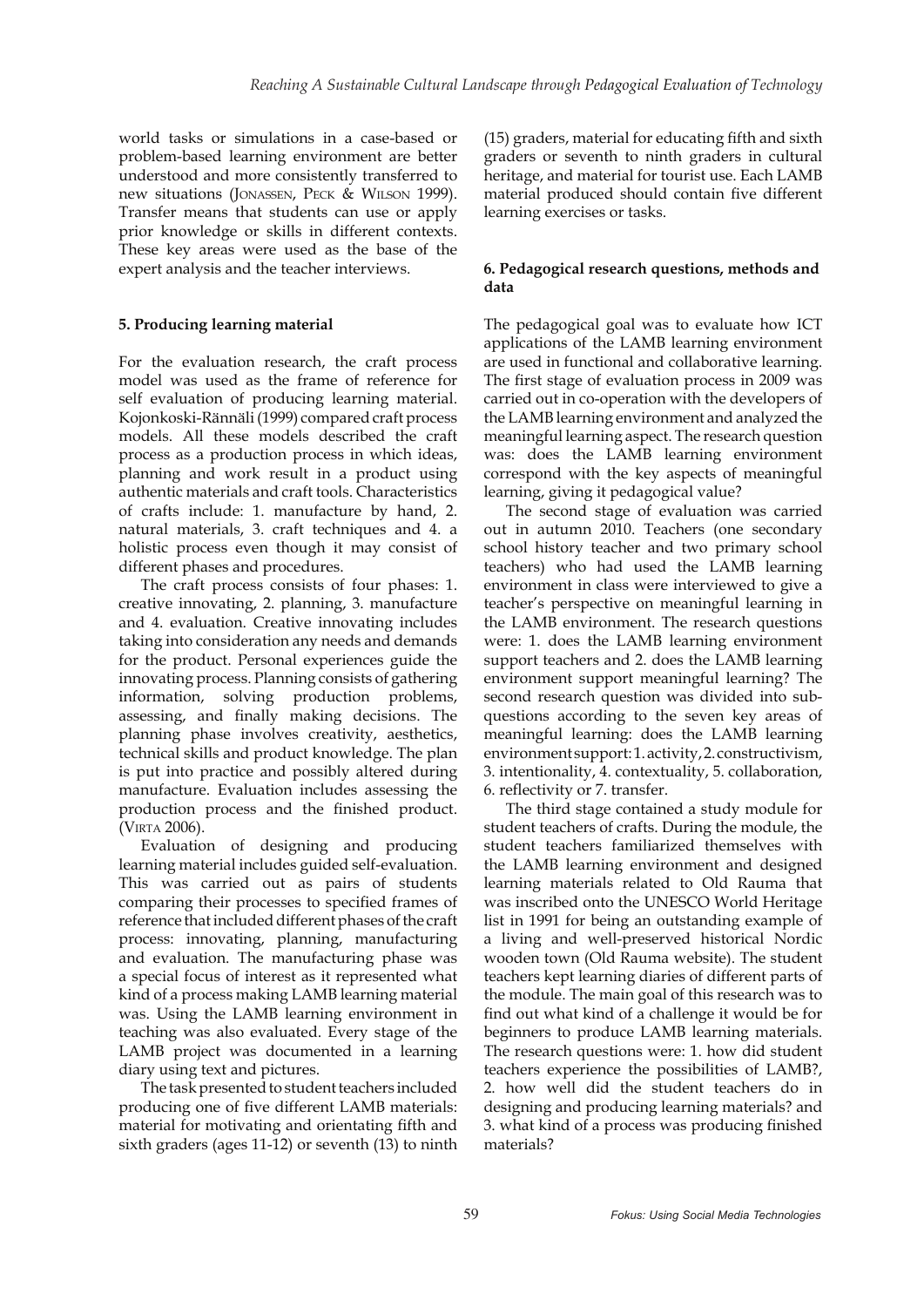The evaluation project, consisting of different stages, involved different ways of sampling, gathering research material and analyzing the material, but there were still some common features. The overall aim of the project was to develop education and learning.

The first two stages of evaluation focused on the user's perspective and aimed to find out whether the LAMB learning environment supports meaningful learning and whether it works technically. The main focus was on analyzing the environment with meaningful learning as a frame of reference. Another important factor was to gather user experiences from teachers.

The first stage of evaluation compared features of the learning environment with the key features of meaningful learning. The frame of reference was modified for the second stage of evaluation and the example questionnaire (RUOKAMO  $&$ POHJOLAINEN 1999). The content analysis method used is described in more detail further on in this chapter.

The evaluation of designing and producing learning materials included guided selfevaluation. This was carried out as pairs of students comparing their processes to specified frames of reference that included different phases of the craft process: innovating, planning, manufacturing and evaluation. The manufacturing phase was a special focus of interest as it represented what kind of a process producing LAMB learning material was. Using the LAMB learning environment in teaching was also evaluated. Twelve pairs of student teachers documented every stage of the LAMB project in learning diaries using text and pictures. The learning diaries included at least: 1. goals/innovating and planning (setting of criteria), 2. manufacturing (how was the project carried out, what materials were used, what changed from the plans, what was successful and what was challenging?) and 3. evaluation (how well did you do, how long did it take?).

Content analysis was used in the first stage of evaluation to find concrete features and functions of the learning environment that corresponded with the key areas of meaningful learning. Constructing information can be used as an example: experts analyzed what different forms of information construction the environment offered.

Content analysis can be used to categorize and describe phenomena. The method can be applied for systematic and objective analysis of documents. Directed qualitative content analysis is a research method for subjectively interpreting

text-based data by systematically identifying, classifying, and coding themes and patterns within the text (HSIEH & SHANNON 2005; see also PISARIK, ROWELL & CURRIE 2012). It diverges from conventional qualitative approaches by being a more structured and limited approach. The researcher is guided by existing theory, or prior research, employing a deductive process initially, in an effort to describe a phenomenon, develop a concept, or build a model (HSIEH & SHANNON 2005 see also PISARIK, ROWELL & CURRIE 2012). Rationale for our using a directed approach was based on our research questions, which were generated from pre-existing educational theories.

## **7. Pedagogical results**

Judging on the first stage of evaluation, LAMB as a learning environment has features that support activity, constructivism and collaboration by making it possible for the learner to participate in the learning process in a new way both mentally and physically. The environment makes it possible to individualize education and gives the learners the chance to progress at their own pace. The importance of collaboration and the learner's own activity are highlighted, as the teacher isn't constantly leading discussion but leaves more responsibility to the learners – more specifically groups of learners. Constructing information is made easier with tasks requiring more activity, and learning topics are easier to contextualize by linking materials to local history, cultural heritage or biology. Intentionality is made possible with the clear model of learning that the learning environment provides. Goals can be clearly stated in the environment, along with a model path for learning. In addition, the new learning methods and the use of new technology may provide an extra source of motivation for learners.

The LAMB learning environment doesn't provide any direct tools or features to increase reflectivity, so this area should be supported in other ways. Transfer could not be fully assessed within the evaluation project. It was speculated that individual ICT, problem solving or teamwork skills may be transferred into the LAMB environment, or skills learned within the environment may be transferred to other contexts. Over all, the evaluation concluded that the LAMB learning environment provides good opportunities for meaningful learning.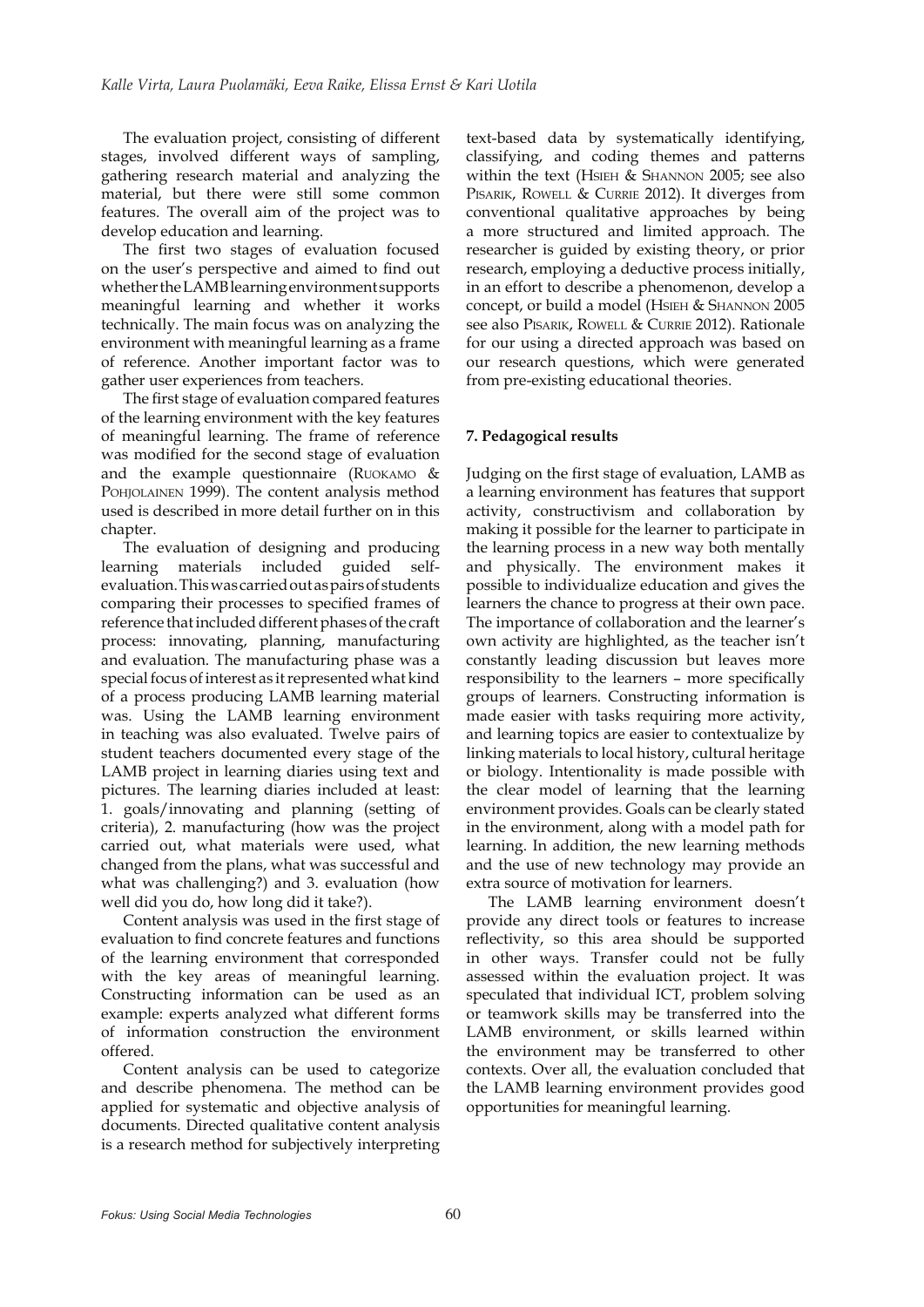## **7.1. Teachers' and pupils' experiences in a meaningful learning perspective**

The main stage of evaluation focused on teachers' and pupils' experiences of the LAMB learning environment. Pupils' experiences were assessed indirectly through the teacher interviews.

According to teachers, the pupils were able to learn actively in the LAMB learning environment in both primary and secondary school. Taking learning outside of the classroom made pupils more active towards learning. At the same time, the teachers were left in a more tutoring role. One of the teachers said that activity was clearly visible in pupils benefiting most from LAMB learning. Pupils were enthusiastic and were happy to share their LAMB learning experiences. The teacher's role was highlighted when forming groups for teamwork and the teachers made it clear to pupils that it was the teacher's responsibility to secure working group dynamics.

Two teachers out of the three interviewed said that LAMB methods suited their teaching style from a constructivist point of view, but the third had to alter their more traditional style to match the new requirements. Two teachers said that they tried to tutor pupils towards independence and that the LAMB learning environment supported this. One added that the LAMB style changed their role into something more chairman-like. This was confirmed by the other teachers as well, but not so directly. This suggests that the teacher's role changes from a distributor of knowledge to a tutor within LAMB education.

All interviewed teachers agreed that LAMB methods add possibilities for individualizing education. Some pupils had told teachers that they learn easier through functionality. As an example, one teacher mentioned their pupil had said: "I'm standing in the sea right now. Hey Teacher, this was once the bottom of the sea!" The LAMB learning environment makes it possible to put previously learned knowledge, skills and understanding to use. Pupils can share previous experiences and skills they might have learned outside the classroom. Teachers mentioned local history, biology and geography as examples. Using ICT made it possible for such pupils to succeed that had not been as motivated in traditional classroom education. One teacher said that pupils who had pursued a deeper understanding before did so within the LAMB environment as well. This was made clear on a trip to see local historical attractions dated to the Bronze Age. Some groups were more observant than others and noticed a signpost pointing to one of the attractions. The teacher remembered the following comment: "Let's go and see that pile of rocks for real!" Previous assessment already stated that the LAMB environment doesn't hold any cognitive tools. One teacher mentioned they had previous experience of some LAMB methods such as teamwork (in the form of making a travel brochure).

When discussing how different starting levels could be taken into account, the teachers commented that they could make sure there was someone in every group that had strong ICT skills. One teacher pointed out that there already was suitable material for both primary and secondary school and that there were also different versions to choose from.

Collaboration was achieved most often in previously mentioned teamwork. For example, pupils with higher ICT skills helped others. Literary skills were highlighted when answering open questions. Technical difficulties were a challenge for collaboration when they occurred. Technical reliability was especially important in the first learning session as pupils had high expectations towards the new learning methods. GPS malfunctions along with gaining access to instructions to GPS related tasks were amongst the most typical problems.

The next topic in the interviews was learning goals and their visibility. Highlighting the learning goals served as an introduction for the next topic and motivation for the new methods, especially within LAMB. Sessions began with discussing learning goals with pupils and ended in assessing whether the goals had been achieved by discussion or a summarizing exercise. The local history task for example, included producing a travel brochure.

Contextuality and transfer were studied through the following features: transferring learned knowledge, skills and understanding, assessing the usefulness of what was learned, and analyzing how tasks relate to everyday life. According to teachers, pupils were able to transfer what they'd learned to everyday situations in for example biology, geography and history. In biology, pupils were able to identify birds and plants in other environments. Knowledge of local history could be used for making a brochure or sharing the knowledge with friends and relatives. One teacher reported that pupils had learned about their local area once being seabed and that there was a possibility of this happening again. One pupil had mentioned this at home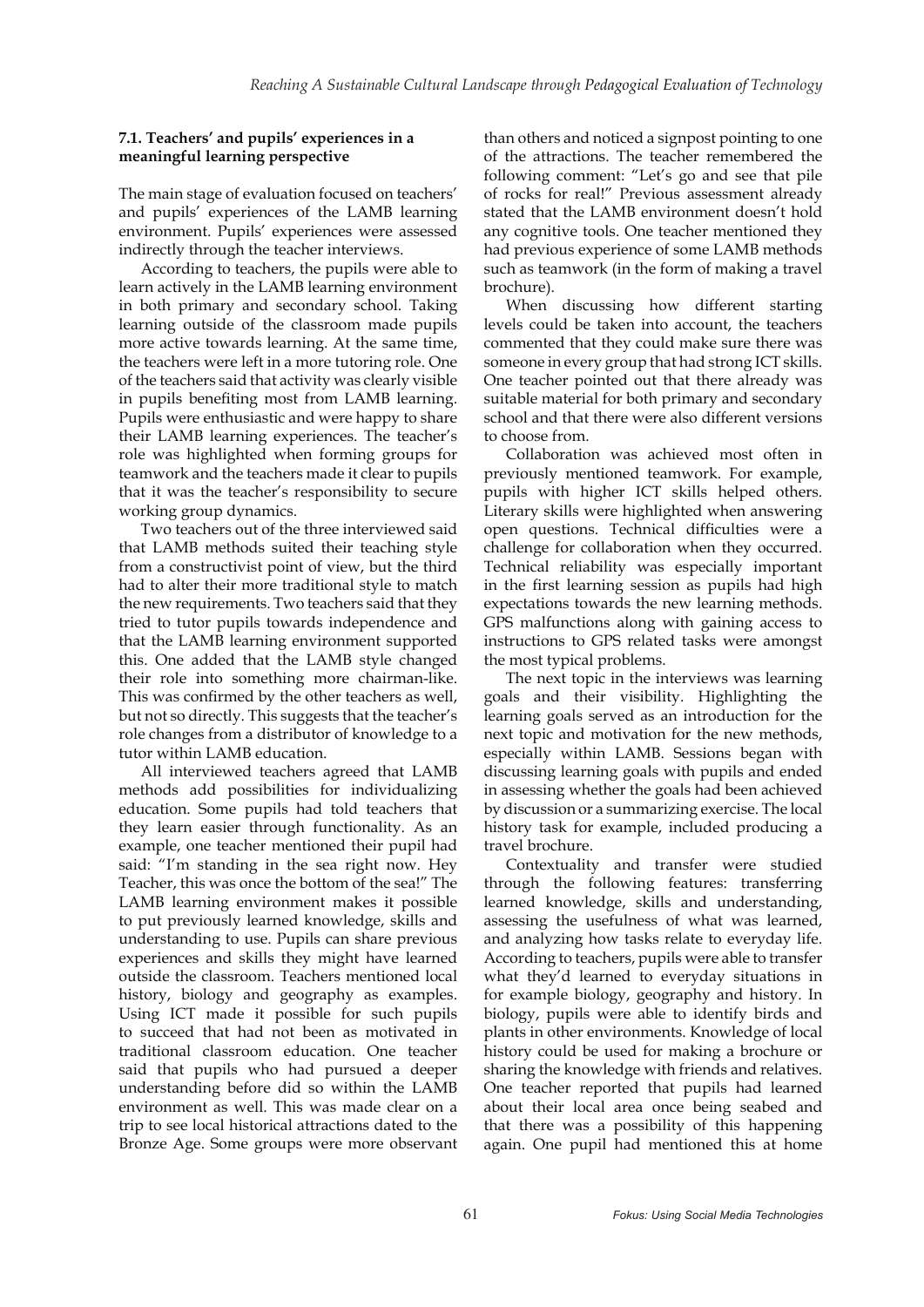and seriously considered the possibility that they would have to find a boat for safety. This implies a practical advantage and contextuality in improved awareness of the local environment. Improved ICT skills were also seen as part of contextuality. One teacher said that it will also be easier for the pupils to engage in new learning methods and changes in environment after the trial period.

The LAMB learning environment doesn't provide any direct tools or features to increase reflectivity. The teachers have key roles in making sure that this area of meaningful learning is still included; discussion and summarizing exercises were mentioned as methods. One teacher commented that monitoring one's own learning is a difficult task for a sixth grader, even if the teacher encourages it.

The last part of the interview discussed producing LAMB learning materials. All three teachers were pleased with the LAMB learning environment and hadn't experienced any problems apart from technical difficulties. The secondary school teacher commented that normal lessons aren't long enough for the successful use of LAMB methods. The primary school teachers hadn't experienced the same restriction as they were freer to rearrange their schedules. The lack of time was the main restriction for producing learning materials, though dividing tasks between teachers could be a solution. Financing arose as a restriction as well. External financing would make it possible to produce learning materials and share the teachers' burden.

The interviews made it very clear that teachers were pleased with their experiences of the LAMB learning environment. It supported their work and diversified teaching, but also brought challenges. The indirect conclusion was that the pupils found the new methods stimulating and considered them to be a welcome change. The question of whether the LAMB learning environment supports meaningful learning is more complex and includes analyzing the teacher's role. Pupils are forced to take active roles, construct information and solve problems in collaboration making activity. Collaboration and constructivism are in-built features of the LAMB learning environment.

## **7.2. Designing, producing and testing learning material**

The other stage of evaluation assessed the process of designing and producing learning materials for the LAMB learning environment. The first research question was: how did student teachers experience the possibilities of LAMB? Most student pairs found ways to apply the concept within different school subjects ( $n = 12$ ). A quotation from a learning diary states: "I found several different ways to apply the LAMB learning environment in teaching. History, biology, geography and crafts could all be studied using it." Most pairs found ways to apply the concept within crafts (n = 11). One pair commented that it wasn't worth "wasting" the few crafts lessons on such methods. The students found that the LAMB environment was best suited for history, geography and biology but some  $(n = 5)$  still said that it could be used for motivation in crafts as well.

How well did the student teachers do in designing and producing learning materials? The learning diaries showed that the students had understood what was expected of them. All students set clear goals after deciding on a target group and learning path. One idea was described: "I started thinking about local history that has been recorded really far back. We have a lot of historical attractions such as the Tuiskula Crofter Museum, Kirkkokari, St. Henry's Way, the Church of St. Henry, King's Well, Kirkkosaari and many others related to archaeological findings." The student teachers didn't experience any problems with designing, which can be explained by previous teaching and craft experiences. The pairs used their own teaching materials including text and pictures  $(n = 12)$ , as background information was easily available online or in literature. One pair wanted to use video as well, but the format of the video wasn't compatible with other material. Overall, innovating, designing and producing materials were found to be easy tasks.

Most pairs  $(n = 9)$  had difficulties in forming a desired learning path that combined the previous phases, even though the individual phases had been easy to achieve. Only three pairs didn't have difficulties in using the LAMB editor, but they too recognized the possible problems. Almost all pairs commented that overall, the experience was well worth it, despite the difficulties.

Complicated file hierarchy and a complicated saving process were the biggest problems  $(n = 8)$ . The students found it difficult to modify a ready model and suggested the program was probably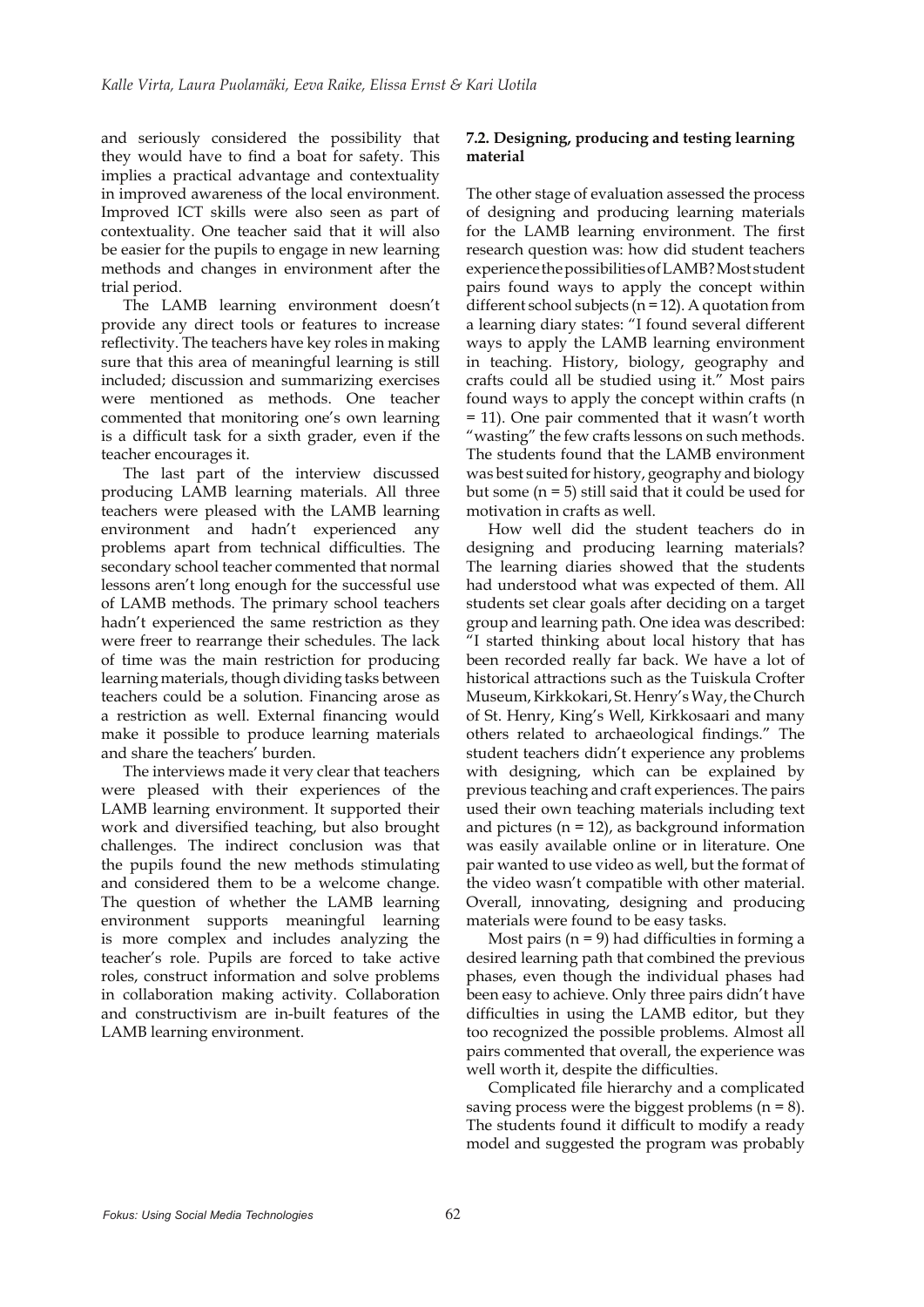designed for professional use. The process of saving files within the program was also found illogical and hard to use which led to a wish for clarifying this feature. File format support was also found problematic  $(n = 2)$ . Even though the editor supports MSWord files, the files didn't always open as they were supposed to. Importing text and pictures into the editor was found easy once the saving problems had been overcome. There was a lot of variation within the times spent on the editor ranging from 10 to 40 hours with the average being around 15 hours. The time spent depended on the amount of background information and pictures used as well as editing and ICT skills of the pair and how quickly the use of the editor was learned. The problems mentioned earlier also had an effect on the time spent. Overall, most pupils were pleased with their experiences and learned new methods. Many saw learning and motivating within crafts from a completely new point of view.

## **8. Conclusion**

The student teachers' frank feedback overcame any doubts about how seeking peer approval could affect results. As a conclusion, the LAMB learning environment was found to be useful to the end users (teachers and pupils) and it supported meaningful learning. However, designing learning paths was found problematic even with expert guidance.

This is due to inadequate development, and the product is not yet ready to be marketed as an easy 'powerpoint-like' tool for teachers. The great potential of the LAMB learning environment was visible in the results and it could gain high importance if compulsory education is developed towards context and project-based learning. The research could be taken further by analyzing how the learning paths produced by the student teachers work in practice. Another topic for further research is to study how well knowledge, skills and understanding learned within the LAMB learning environment can be transferred to other contexts.

The LAMB learning environment was designed to be used in windows-based tablets and smartphones. The vision was to give tools of a different type of professionals (teachers, museum curators, archaeologists) to produce differently devised learning material. The pedagogical evaluation process shows us very clearly that the idea of learning outside of the classroom was working well, and the need for tools to make small-scale projects is expected to grow in the future when technical systems are ready to make use of information outdoors.

#### **References**

Beery, T. H. (2013). Nordic in nature: friluftsliv and environmental connectedness, *Environmental Education Research*, 19:1, 94-117. DOI:10.1080/13504622.2012.688 799.

Dillenbourg, P. (1999). What do you mean by "collaborative learning". In P. Dillenbourg (ed.), *Collaborative learning. Cognitive and computational approaches. Advances in Learning and Instruction Series*. Amsterdam. Pergamon.

Duffy, T. M. & Cunnigham, D. J. (1996). "Constructivism: Implications for the design and delivery of instruction". In D. H. Jonassen (ed.), *Handbook of research for educational communications and technology* (pp. 170 -198). New York. Simon Schuster Macmillan.

Ernst, J. & Theimer, S. (2011). Evaluating the effects of environmental education programming on connectedness to nature. *Environmental Education Research*, 17:5, 577-598. http://dx.doi.org/10.1080/135 04622.2011.565119

Ernst, E., Uotila, K., Paalassalo, J-P. & Huvila, I. (2013). Using a mobile-guide system in medieval castles, fortifications and battlefields. *Castrum Bene* 12. Ljubljana, Slovenia, September 28th – October 2nd 2011. In Edit 2013.

Gosling, E. & Williams, K. (2010). Connectedness to nature, place attachment and conservation behaviour: Testing connectedness theory among farmers. *Journal of Environmental Psychology*, 30:3,298-304. http:// dx.doi.org/10.1016/j.jenvp.2010.01.005

Hsieh, H., & Shannon, S. E. (2005). Three approaches to qualitative content analysis. *Qualitative Health Research*, 15, 1277–1288.

Huvila, I., Uotila, K., Paalassalo, J-P., Huurre, J. and Veräjänkorva, S. (2008). Passages to medieval archipelago: from mobile information technology to mobile archaeological information. *Information and Communication Technologies in Tourism* 2008. Proceedings of the International Conference in Innsbruck, Austria, 2008. Peter O'Connor, Wolfram Höpken and Ulrike Gretzel. pp. 336-347.